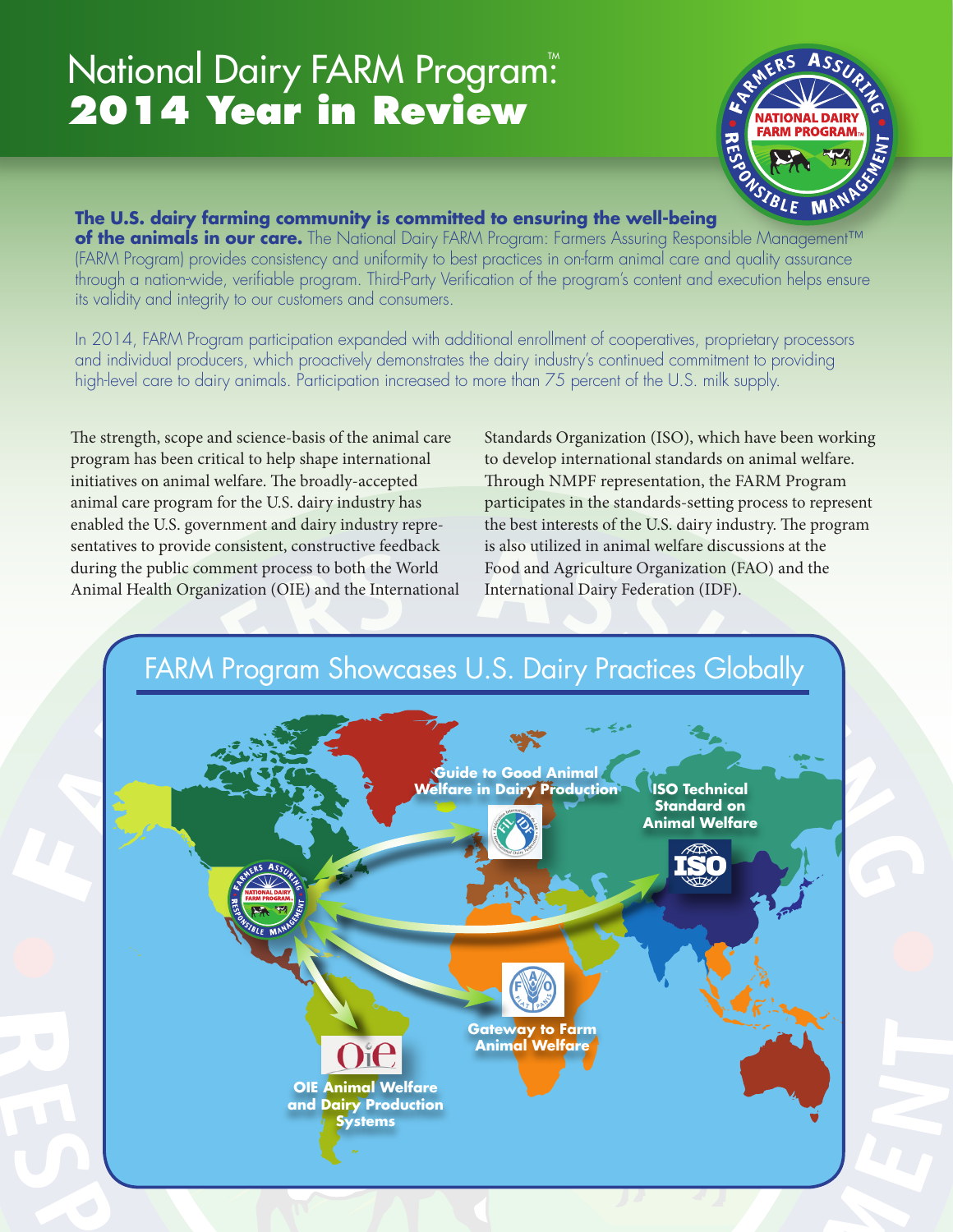### **2014 Second-Party Evaluation Highlights**

In March 2014, data collected through the Second-Party Evaluations on participating were analyzed and compared to the third-party verified data. This is the last analysisof the previous version of the FARM survey and completes the three-year continuous improvement cycle. As shown previously, the analysis demonstrated that producers take very seriously the responsibility for the well-being of animals under

their care. In many areas of the country, near universal adoption of the best practices from the FARM Animal Care Manual by participating farms was observed. Adoption of some other best practices is not nearly as universal and demonstrates the importance of continuous improvement advocated by the FARM Program. The following figure shows the percentage adoption of select best practices as of December 2013, some with near universal adoption and others with room for improvement.

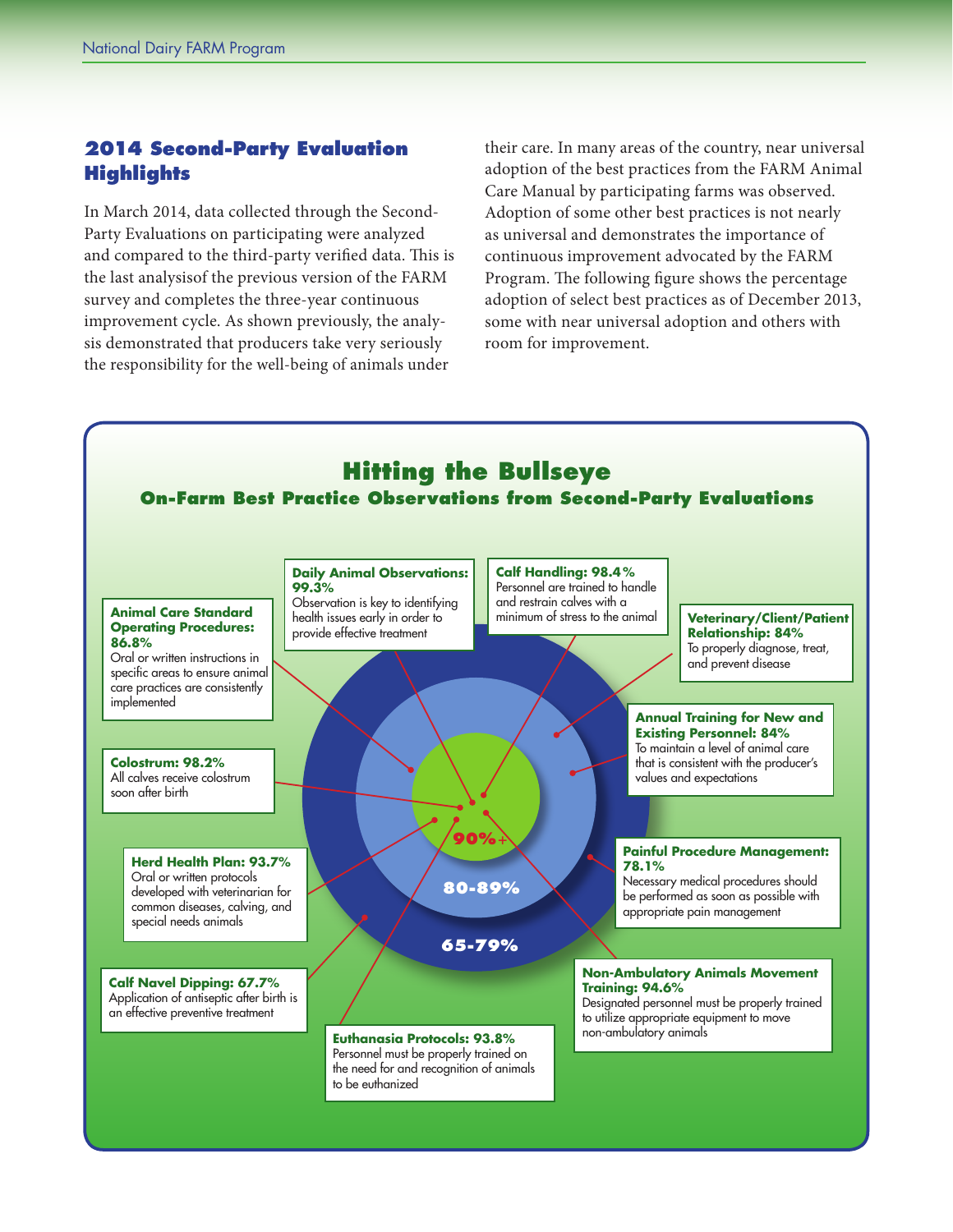## **2013 Third-Party Verification Highlights**

The main goal of verification of the FARM program is to determine whether the Second-Party Evaluator data is consistent with the Third-Party Verification data. The annual Third-Party Verification of the FARM animal care program was conducted with on-farm visits in 2013 and statistical analysis in 2014. The Third-Party Verification findings (discussed below) confirmed the validity and integrity of the FARM Program.

#### How was the Third-Party Verification conducted?

The FARM Program contracted with the same statistician utilizing the same statistical-sampling strategy proven valid in last year's verification. The FARM Program kept the same third-party vendor, Validus Services, an ISO 9001:2008 Certified company, based in Des Moines, IA. On-farm Third-Party Verification was conducted on 89 randomly selected farms from July through December 2013.

#### What does Third-Party Verification show?

Results of the 2013 Third-Party Verification help to determine consistency of the evaluators, clarity of the individual questions, changes attributable to participating farm improvements, as well as to pinpoint areas where program improvements can be made.



Is the Second-Party Evaluator data consistent with the Third-Party Verification data?

Results of the 2013 Third-Party Verification once again demonstrated the integrity of the data collected during on-farm evaluations. This "check the checkers" analysis means that the Second-Party Evaluators are consistently implementing evaluations across all dairy farm participants. Additionally the "check the checkers" analysis demonstrates the validity of the aggregate data of the Second-Party Evaluations.

# **Retailer Outreach**

Building on the endorsement of the FARM Program by the Innovation Center for U.S. Dairy in 2013, an outreach strategy to convey the purpose of the program and to answer frequently asked questions posed by both customers, and consumers was developed and is being implemented by interested parties across the dairy industry. Industry commitment to the FARM program conitnues to grow.



Where Cows Come First

**ENNOVATION**